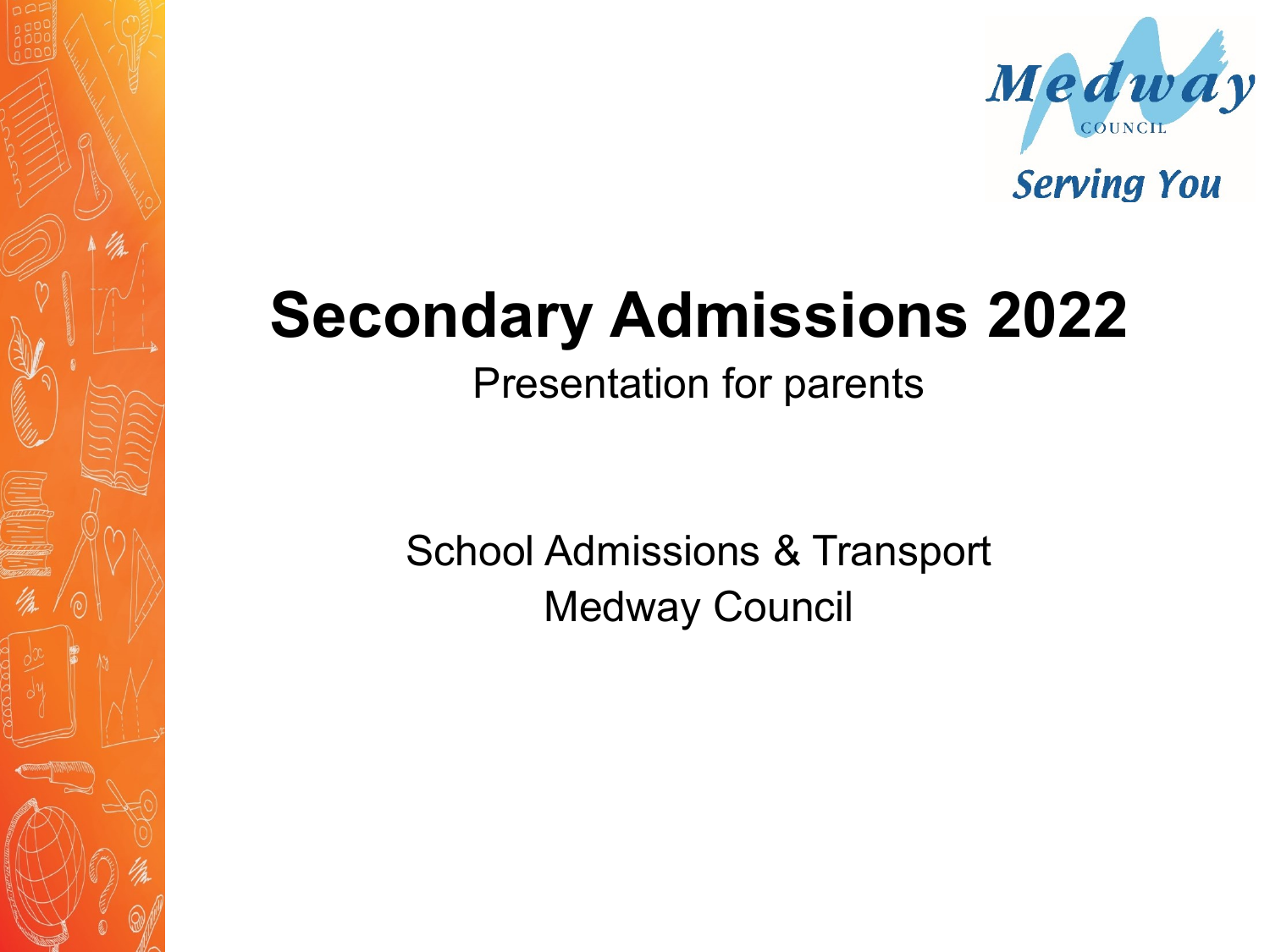# **Why are we here now?**

- The admission processes for September 2022 started on 1 June 2021
- The first thing you will think about and decide is whether you want your child to sit the Medway Test in September 2021
- The aim of this presentation is to help you understand the processes and to answer any questions you may have
- We encourage you to use this presentation, the admissions information on our website (www.medway.gov.uk/admissions) and contact with schools to help you make the most informed decision about which schools to apply for
- Details of all 18 Medway secondary schools can be found in the our online admissions information guide
- The guide also provides you with details of their published admission number, oversubscription criteria and other useful information including the dates and times for their planned open sessions

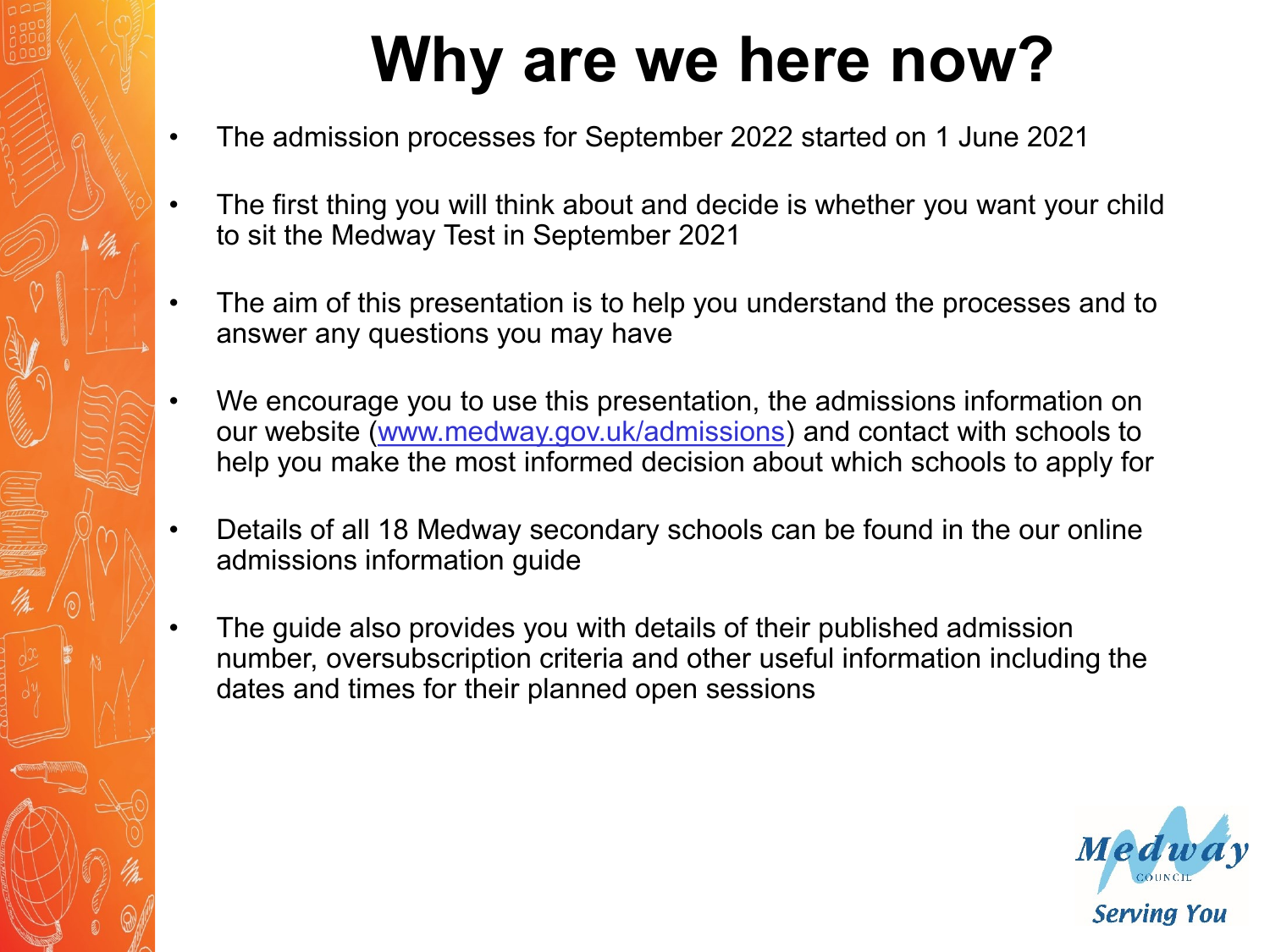# **Key Dates for Parents**

| <b>Mon 1 June 2021</b>                      | Online registration for the Medway Test open                                                                                         | Online opens at 9am  |
|---------------------------------------------|--------------------------------------------------------------------------------------------------------------------------------------|----------------------|
| <b>Tue 29 June 2021</b>                     | <b>Closing date for Medway Test registration</b>                                                                                     | Online closes at 5pm |
| Mon 6 September 2021                        | <b>School applications open</b>                                                                                                      | Online opens at 9am  |
| Tues 14 / Wed 15 &<br>Sat 18 September 2021 | <b>Medway Test Dates</b>                                                                                                             |                      |
| Mon 4 October 2021                          | Assessment decisions notified to parents/carers                                                                                      |                      |
| Mon 11 October 2021                         | <b>Deadline for Medway Test Review requests</b>                                                                                      |                      |
| Thurs 14 / Fri 15 October<br>2021           | <b>Medway Test Reviews and moderation</b>                                                                                            |                      |
| By Fri 22 October 2021                      | Review decisions notified to parents/carers                                                                                          |                      |
| Sun 31 October 2021                         | Closing date for secondary school applications<br><b>National Closing Date</b>                                                       | Online closes at 5pm |
| Tue 1 March 2022                            | Secondary school offers notified to parents/carers<br><b>National Offer Day</b>                                                      |                      |
| By Weds 30 March 2022                       | Places must be accepted/refused and requests to go on a waiting list<br>and appeals must be submitted                                |                      |
| w/c 18 Apr 2022 until<br>30 Dec 2022        | The Council re-allocates any places that have become available to those<br>who have asked to go on the waiting lists for each school |                      |

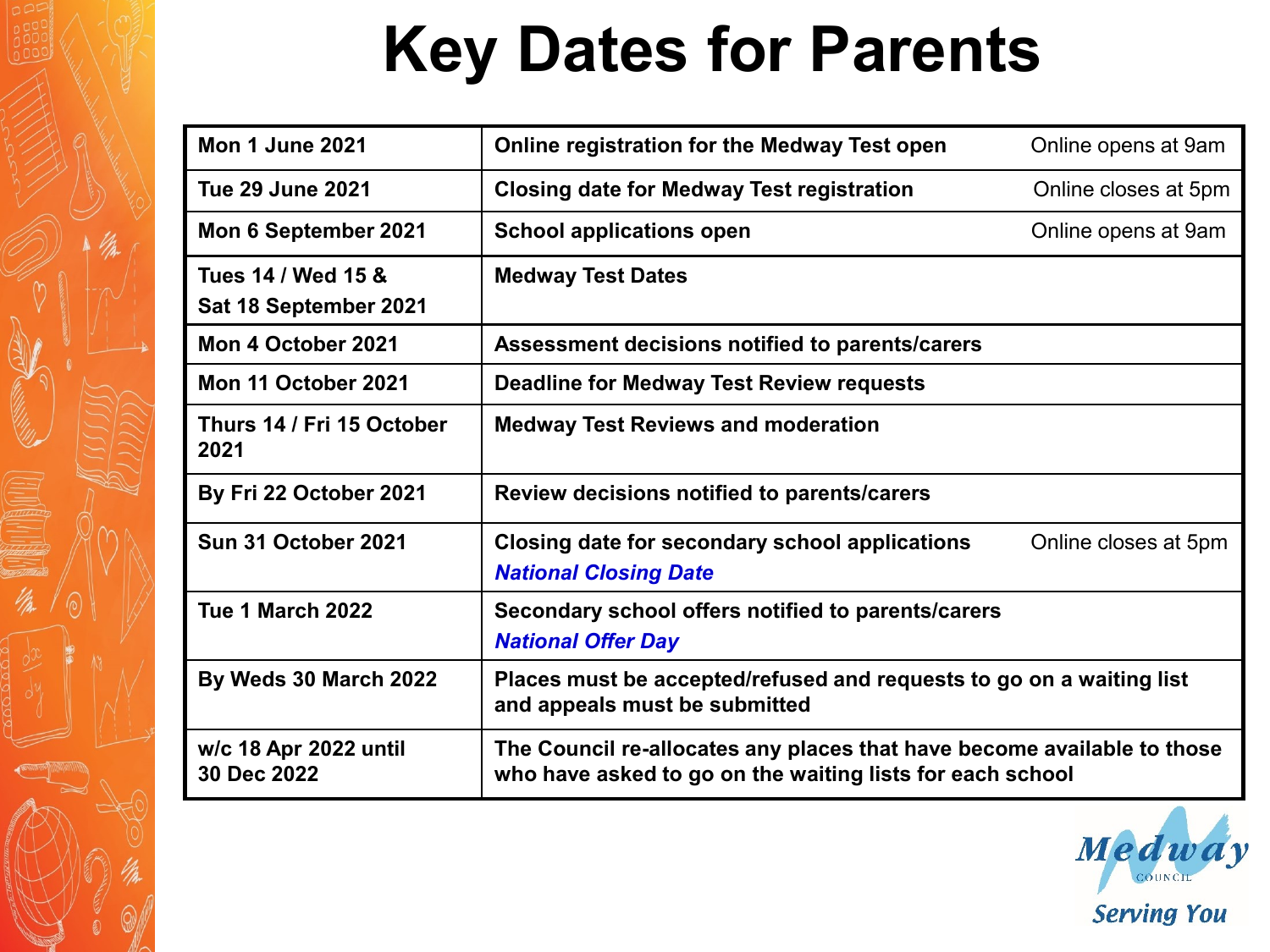



# **The Medway Test and other testing arrangements**

Due to uncertainty with the coronavirus rules that will be in place over the next few months, test arrangements are subject to change but we will endeavour to advise of any changes as soon as they become available.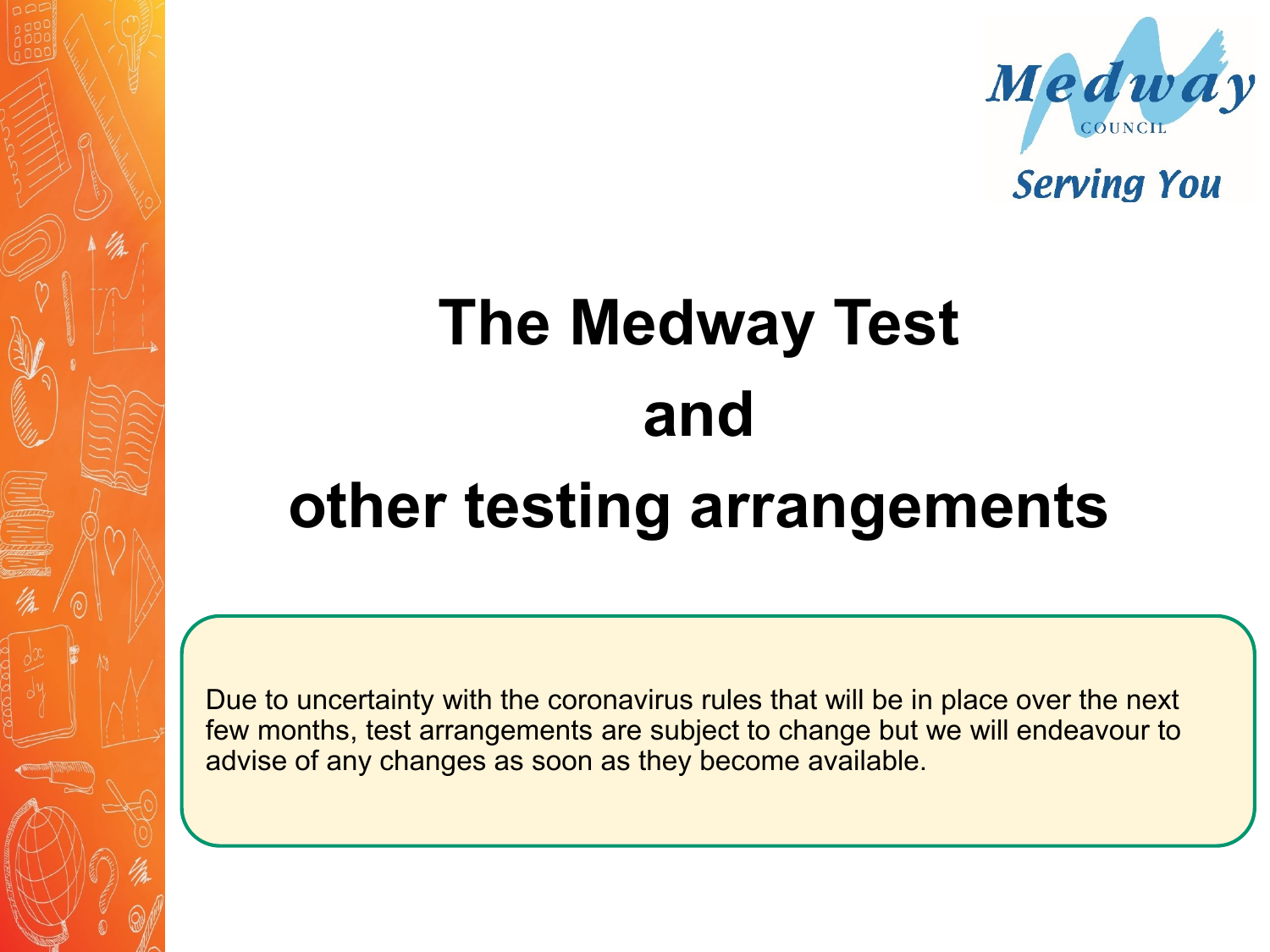#### **The Medway Test is for Medway grammar schools only.**

#### **The Kent Test is for Kent grammar schools only.\***

\*Please note that Holcombe Grammar School and Chatham Grammar School for Girls also consider children who have passed the Kent Test.

#### **The Medway Test is for the following schools:**

In Medway, we have 6 grammar secondary schools. These are:

- Chatham Grammar School for Girls
- Fort Pitt Grammar School
- Holcombe Grammar School
- Rainham Mark Grammar School
- Sir Joseph Williamson's Mathematical School
- The Rochester Grammar School

In addition, The Howard School (boys only) can accept children who have been In audition, The noward Scribol (boys only) can accept children who have been  $M$ ed  $\bar d$ 

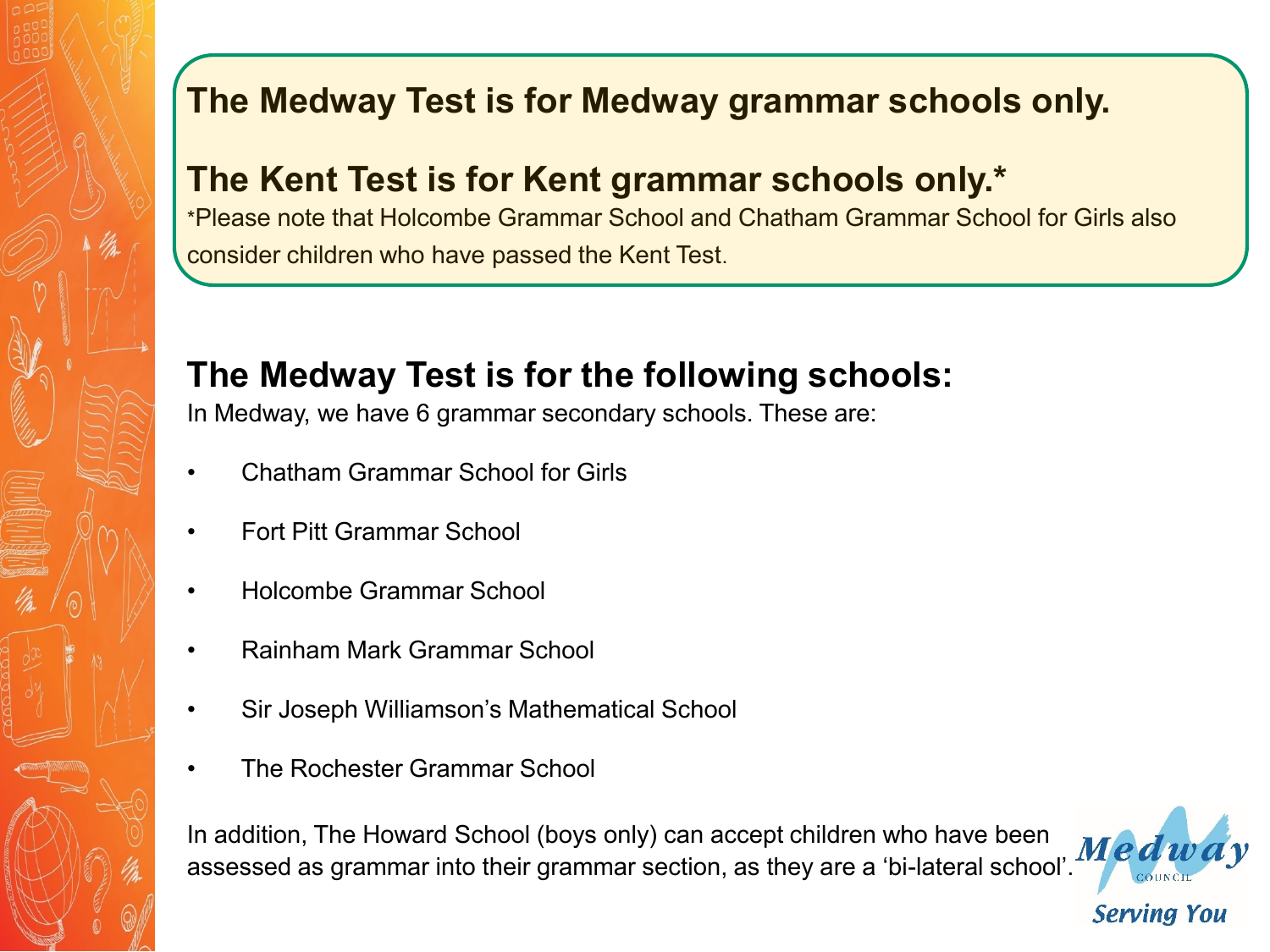#### **Should my child sit the Medway Test?**

We would strongly recommend you discuss with your child's class teacher or Headteacher, in the first instance, whether a grammar school may be the right place for your child.

Medway operates a 'testing before preference' system.

This means that your child will sit the Medway Test and receive their assessment decision before the closing date for school applications.

This is so you can make the most informed decision possible when selecting which schools to name on your application.

#### **Can my child sit grammar school tests in more than one area?**

You can register your child for as many tests as you wish if you are considering schools in more than one local authority.

We recommend that your child only takes tests in areas where you are seriously considering the school for them to attend. We do not advise children sitting a test unnecessarily.

We advise that you contact the local authorities concerned to register for their tests.

There is no opportunity to change your Medway Test date if it clashes with another area.

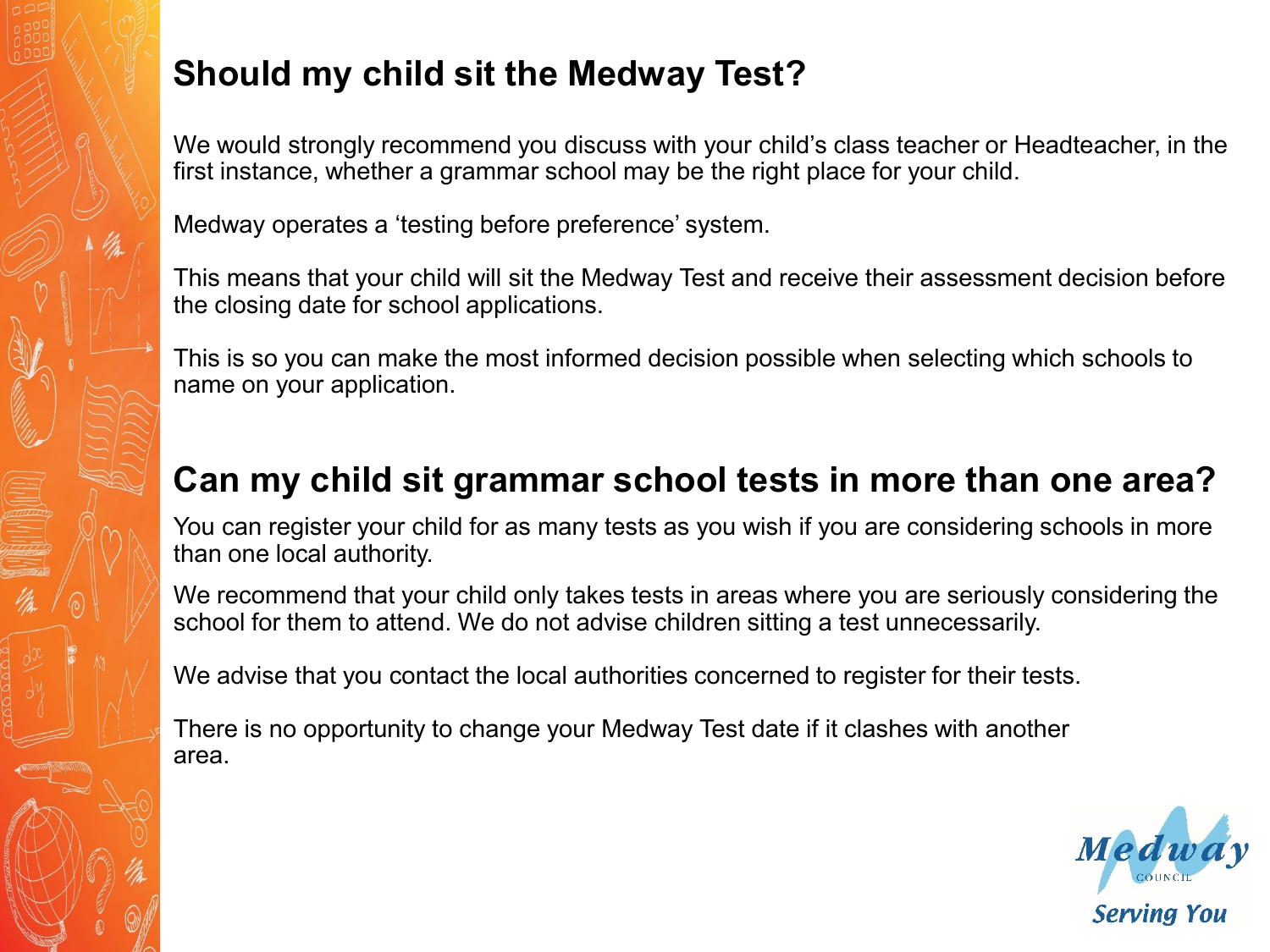#### **When and where is the Medway Test being held?**

#### • **Tuesday 14 / Wednesday 15 September 2021**

For children attending Medway primary/junior schools which have opted for mid-week testing. Testing will take place in your child's current school.

#### • **Saturday 18 September 2021**

For children attending Medway primary/junior schools which have opted for Saturday testing (in their own school), and for children from schools from outside of Medway (in larger test centres).

The test day usually runs between 8.30am and 1.30pm.

After you have registered, we will send you an invitation nearer the time of the test confirming when and where your child is due to be tested and giving you information about the test day.

The larger test centres will be Medway secondary schools that have agreed to be host venues for the test day.

School Admissions and Transport will always try to allocate all children from the same primary school to the same test centre.

**NB: This is the only opportunity for your child to sit the Medway Test. There is no opportunity to register for or sit the Medway Test at a later date**

Med

Serving You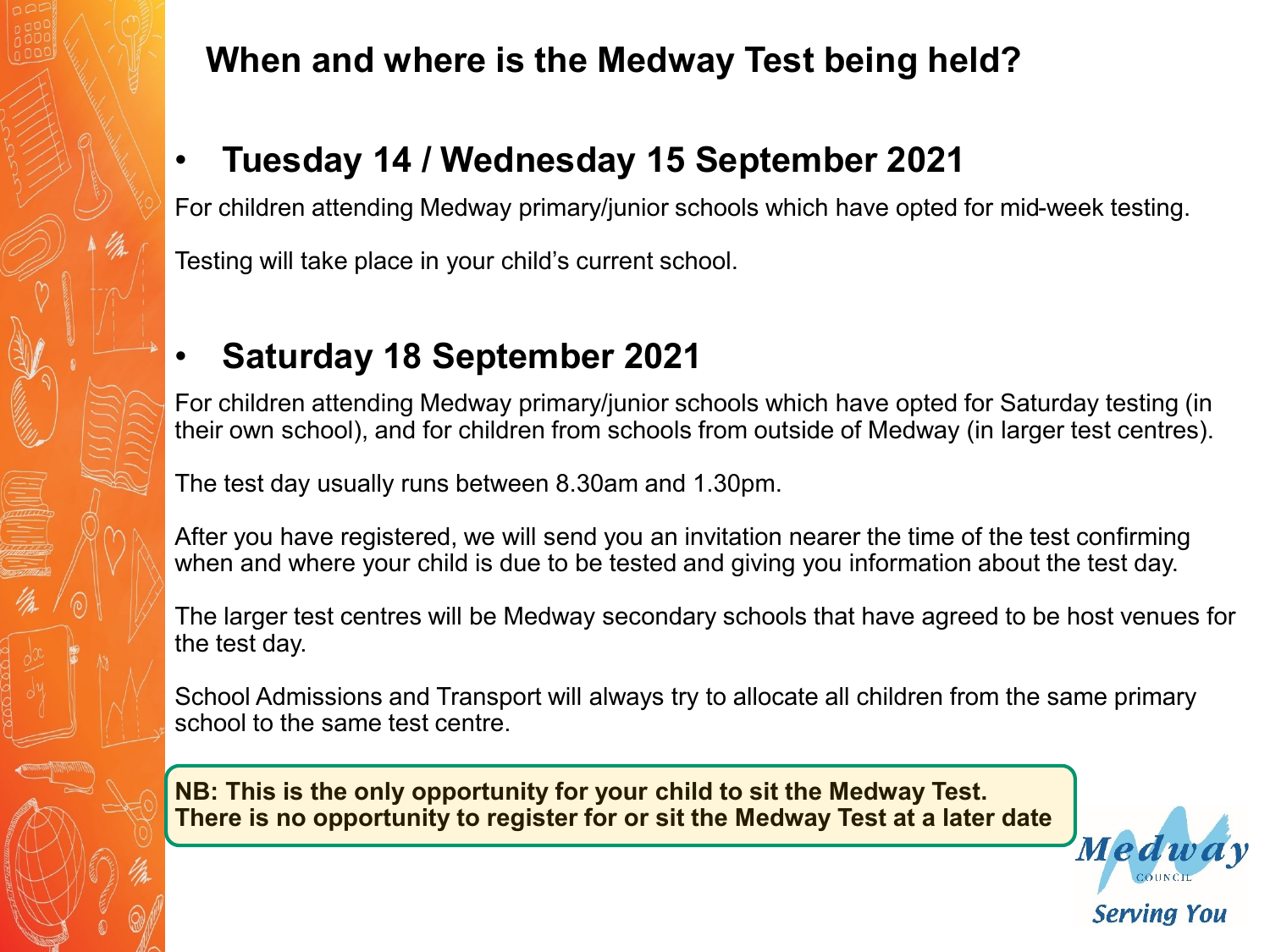#### **How do I register my child to sit the Medway Test?**

Registration is open from 9am on Tuesday 1 June 2021 until 5pm on Tuesday 29 June 2021. You can register your child online at:

#### **www.medway.gov.uk/onlineadmissions**

#### or

Please contact [medwaytest@medway.gov.uk](mailto:medwaytest@medway.gov.uk) or call us on 01634 331110 if you require a paper registration form. Completed paper forms must be returned to the School Admissions and Transport Team by the closing date. We do not acknowledge receipt of paper forms.

#### **I live outside of Medway, how do I register?**

If you live in another authority but wish your child to sit the Medway Test, then you can register your child in either of the ways mentioned above.

#### **I live in Medway, but want my child to sit a grammar test in another area. What do I do?**

You must contact the local authority concerned to find out how and when to register for their test.

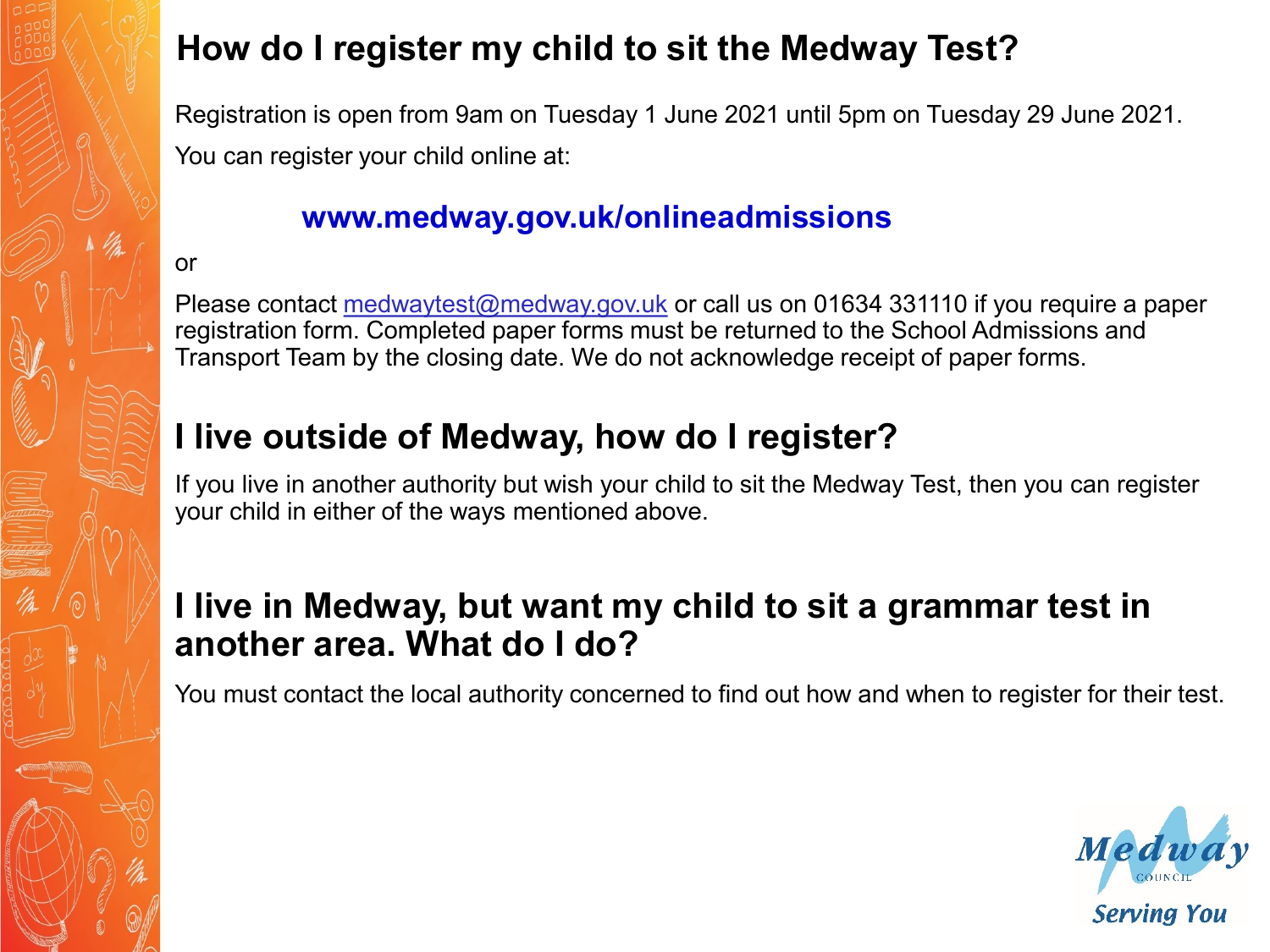#### **My child has an Education, Health and Care Plan (EHCP). Can they sit the Medway Test?**

- The Medway Test is open to all children currently in Year 5 who wish to be considered for a Medway grammar school place
- You need to discuss with the SEN Team which schools you wish your child to be considered for
- If these include Medway grammar schools, then you need to ensure that your child is registered to sit the test
- Your child's assessment decision will be taken into account when being considered for schools through the SEN processes
- If you have any questions about the SEN processes, please contact the Medway SEN team on:

seneducationteam@medway.gov.uk

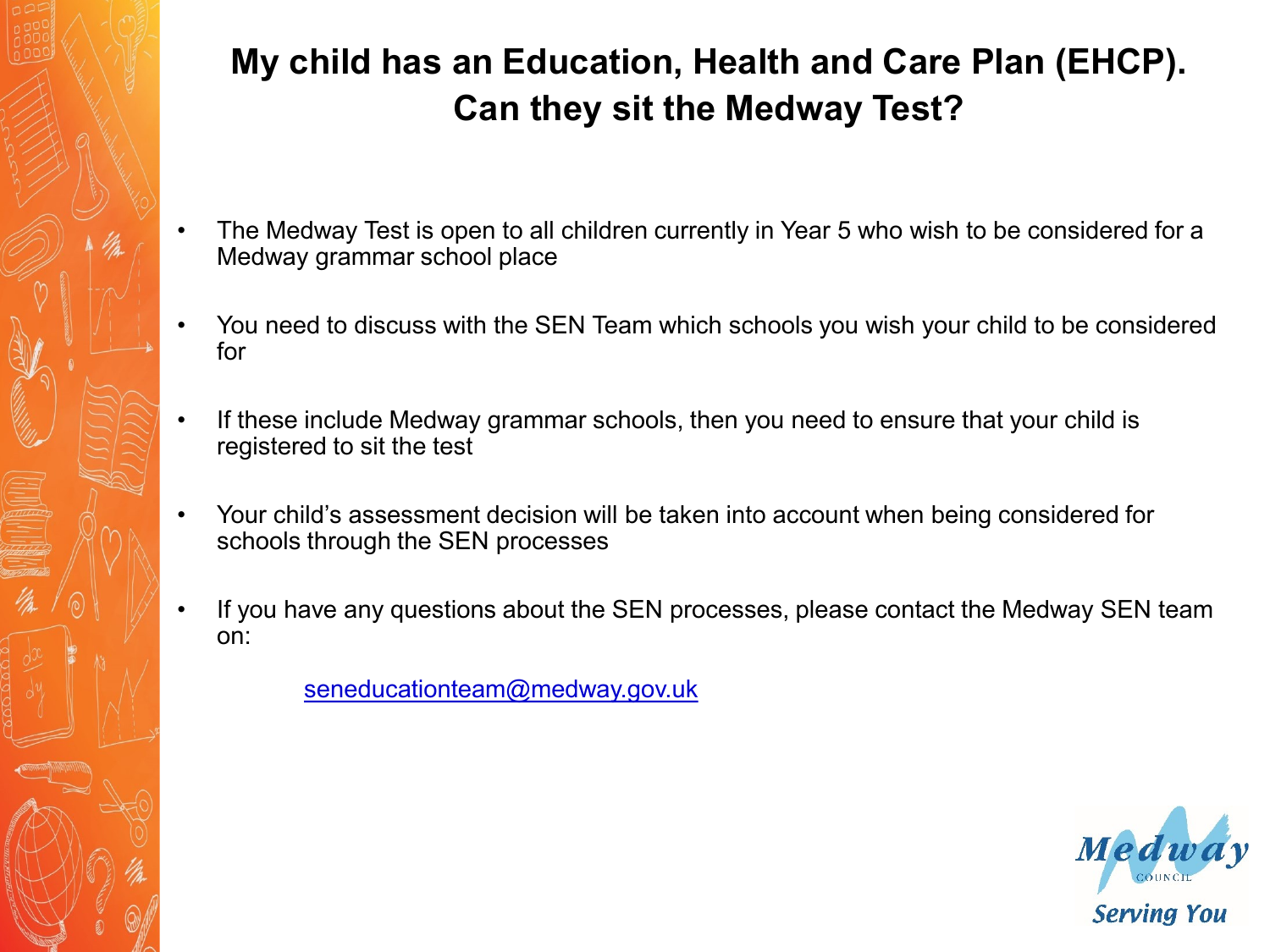#### **I think my child may need access or special arrangements for the Test. What can I do?**

- Once you have registered your child for testing, you will need to discuss this with your child's Headteacher
- Your Headteacher will need to notify School Admissions and Transport Team of any access arrangements and/or request any special arrangements by completing our form
- All requests submitted by the deadline will be considered objectively by the Special Arrangements Panel.
- We cannot guarantee that all requests will be upheld and special arrangements put into place
- Please note that the decision made by the panel is final and there is no opportunity to appeal the decision

**We can only accept requests from schools, not from parents direct.**

**Any request must be received by School Admissions and Transport from the school by Monday 5 July 2021.** 

**Late requests cannot be considered.**



**Serving You**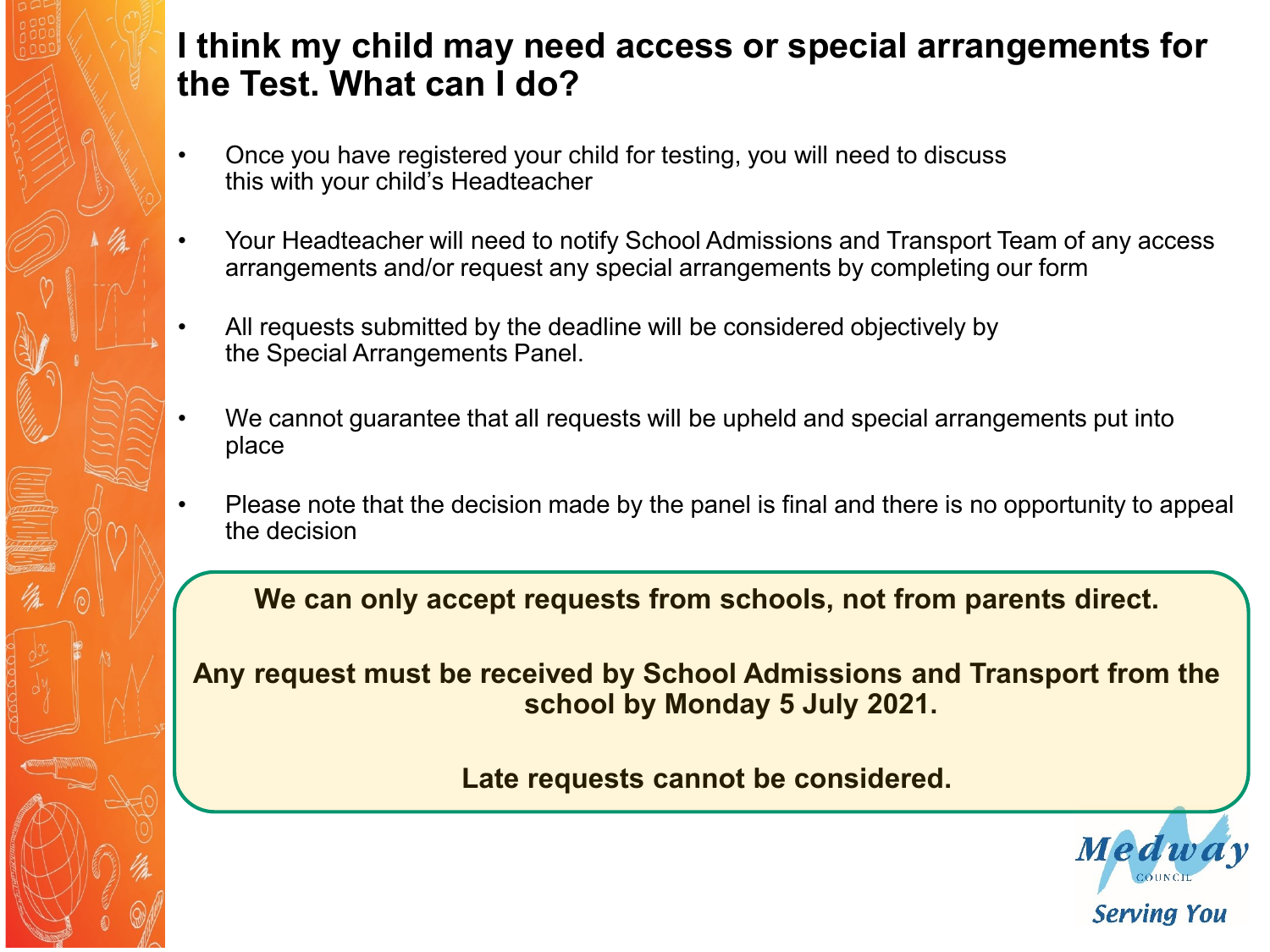

#### **What does the Medway Test consist of?**

The Medway Test consists of three separate papers:

- An extended writing paper
- A mathematics paper
- A verbal reasoning (VR) paper

These tests are specifically written for Medway and are designed to select 23 per cent of children in the year group to be assessed suitable for grammar school education.

Up to a further 2 per cent can be selected through the review process.

#### **How is the Medway test marked?**

Each paper is marked based on the number of questions correct (for Maths and VR) and against specific criteria (for extended writing). These marks provide the raw scores.

The raw scores are then standardised. This means that the scores are weighted to reflect the child's age at the time of taking the test.

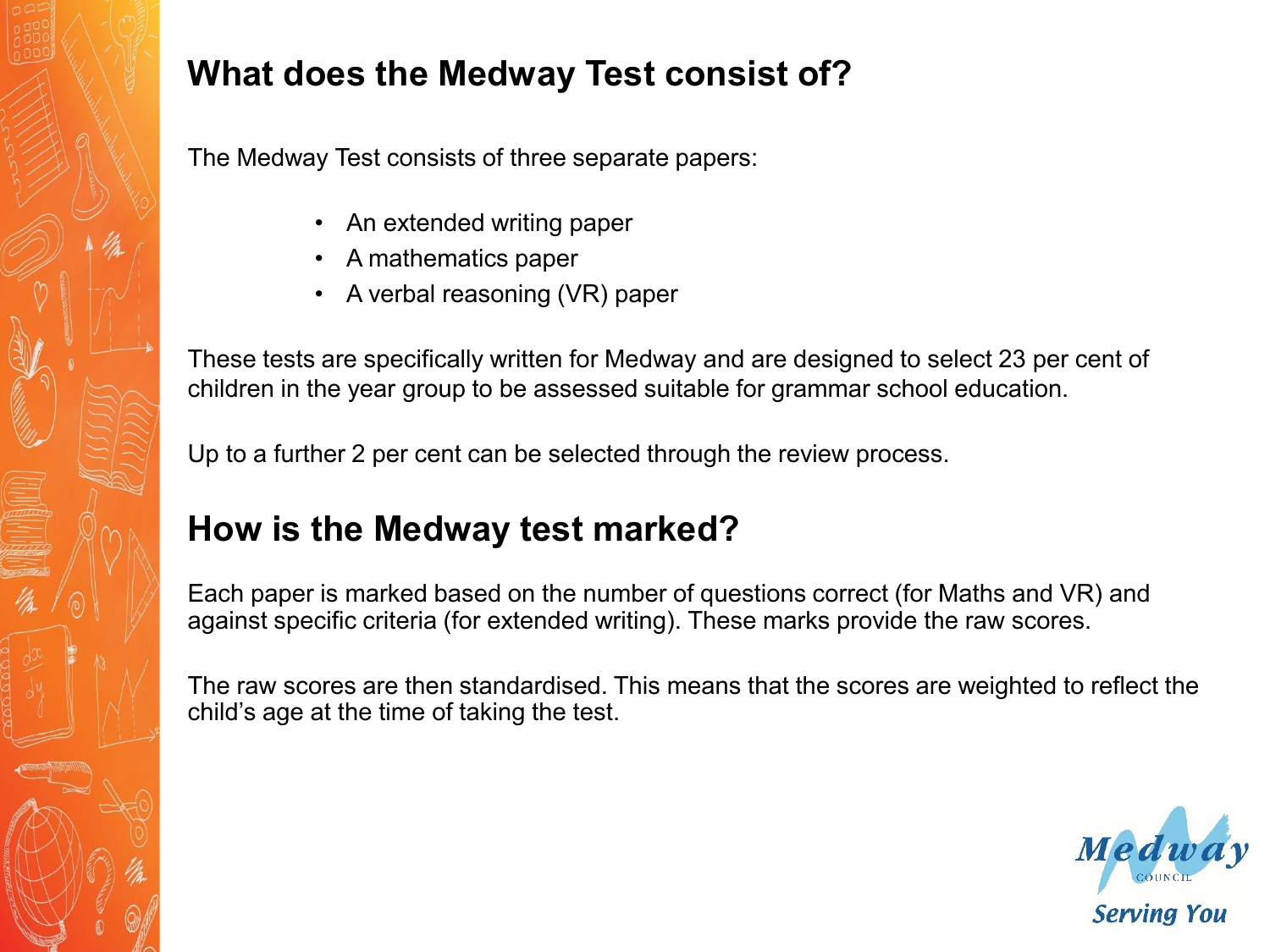Each year, a minimum score is set to determine those assessed as grammar.

This score is set to select 23 per cent of the children in the year group and differs from year to year dependent on the size of the year group.

Medway Council will not know what this score will be for 2022 admissions until after all test papers have been marked and standardised.

- For 2021 admissions, the minimum score required was 483
- For 2020 admissions, the minimum score required was 490
- For 2019 admissions, the minimum score required was 492
- For 2018 admissions, the minimum score required was 495
- For 2017 admissions, the minimum score required was 513

To calculate the total weighted score, the following calculation is used:

| <b>Extended Writing</b> | $=$ standardised score $\times$ 2 |
|-------------------------|-----------------------------------|
| Maths                   | $=$ standardised score $\times$ 2 |
| <b>Verbal Reasoning</b> | $=$ standardised score x 1        |

The standardisation is copyrighted and undertaken by our test provider and we are unable to provide information about their formula for doing this.

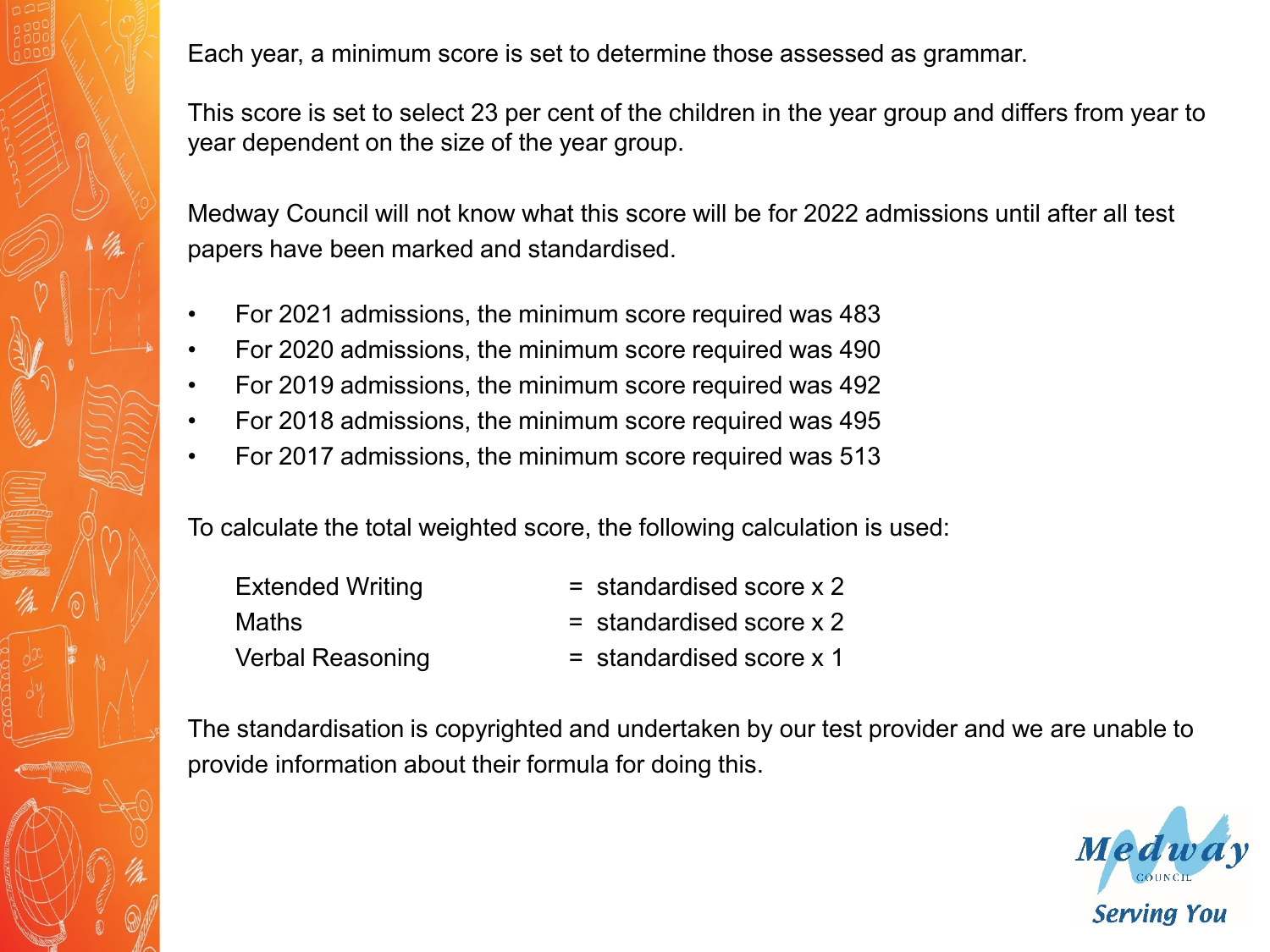

#### **When will I receive my child's test results?**

- For **ALL** children who registered on time to sit the Medway Test, assessment decisions will be notified to parents/carers on **4 October 2021**
- Those families that registered online, and provided an e-mail address, will be sent an e-mail **after 4pm** on this day. *(Medway Council cannot guarantee exactly when emails will be received, as the time taken to deliver the email is down to the individual email providers)*
- The correspondence you receive will include details of what to do next

#### **If I'm not satisfied with my child's result, what can I do?**

- If your child has **not** been assessed as grammar following the Medway Test, and you feel that your child is of grammar ability, you can request a review of your child's academic work to be undertaken by a panel
- This is a parental decision, but we strongly advise that you discuss it with your child's Headteacher or class teacher
- Even if you do not request a review, you will still be able to appeal for a Medway grammar school, as long as you have named the school on your application

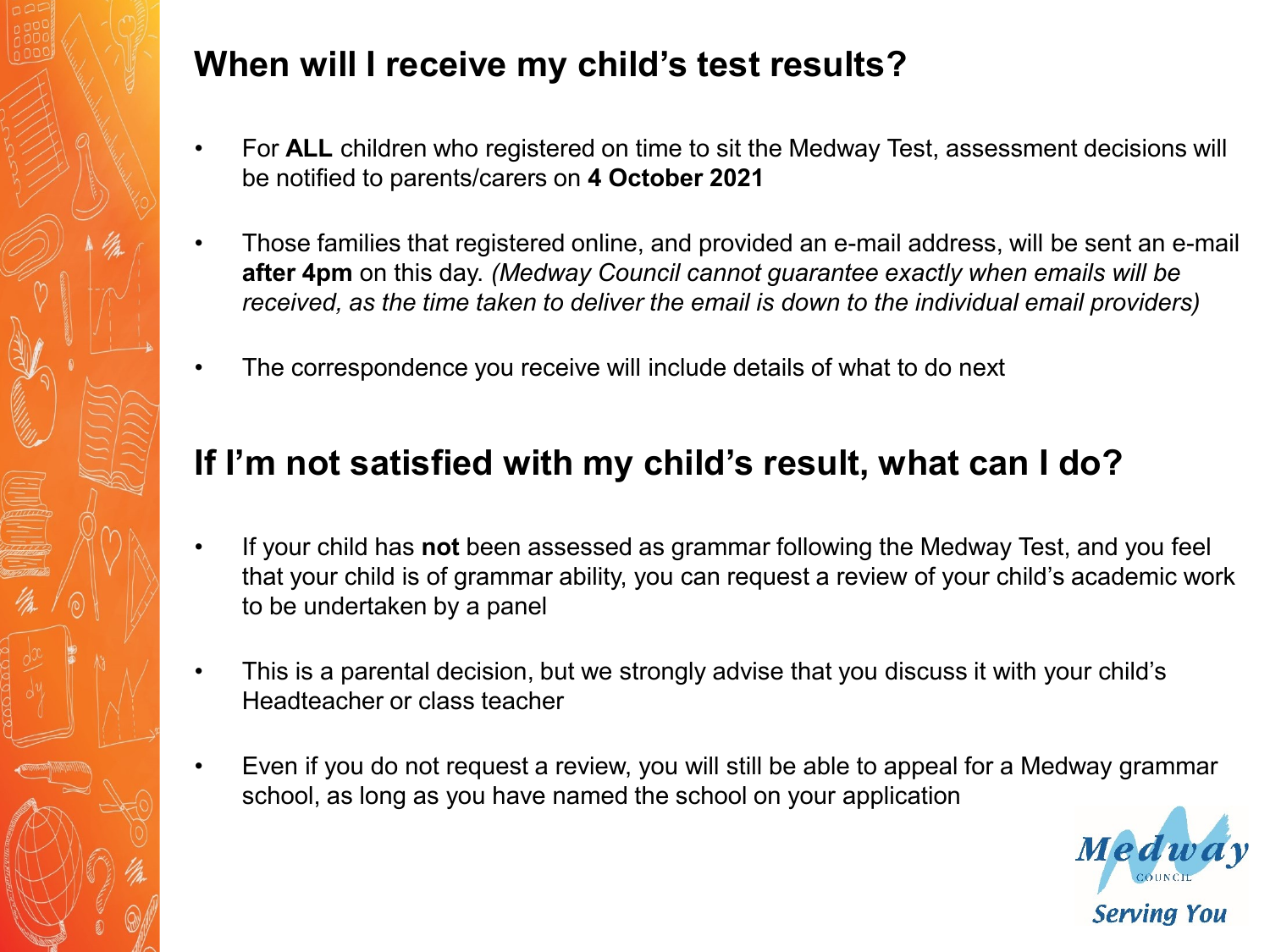

#### **What is the Medway Test Review?**

- If you submit a review request, your child's school will be asked to provide work in five areas (English, Maths, Science, Curricular/Topic/Humanities and Reading work) **The review is of academic work only**
- Any comments made by parents or schools can only be considered for context. Additional paperwork/letters, etc will not be included for the panel
- A panel will review the academic work submitted to decide if it proves your child to be of grammar ability
- Each year a number of children are found to be grammar as a result of the review process. This is up to a further 2 per cent of children in the year group

**NB: A grammar review decision does not change your child's score. It only changes their assessment decision.** 

#### **When will I know the review decision?**

The reviews decisions will be advised to parents/carers by Friday 22 October 2021. This is before the closing date for school applications, which is Sunday 31 October 2021.

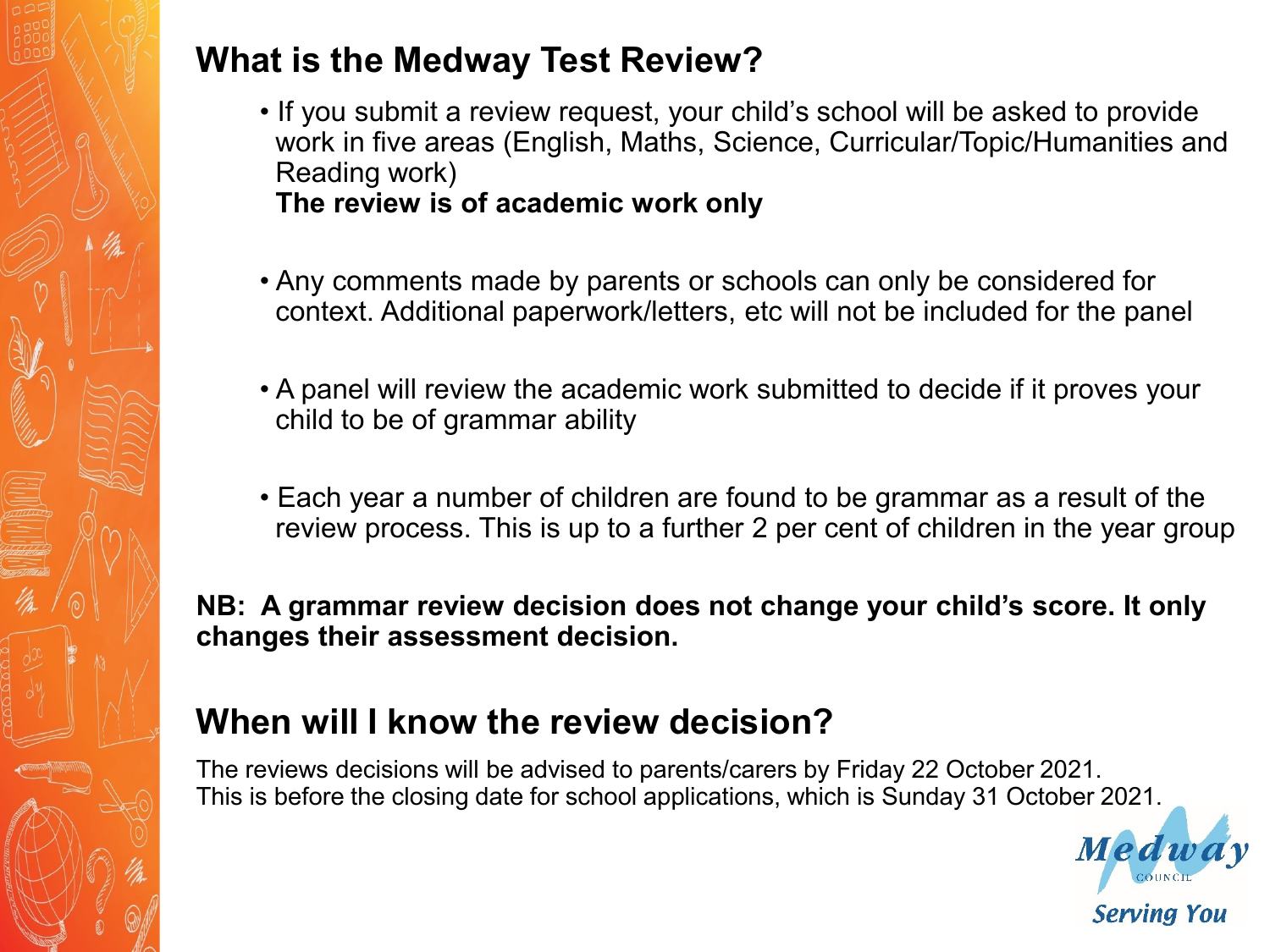#### **What happens if I miss the closing date for Medway Test registration?**

- Late registrations will only be allowed in exceptional circumstances or for 'good reason' (e.g. serious illness, bereavement, late move to the area, etc). A letter explaining the reasons for the late registration must also be provided
- As far as reasonable practicable, late registrations for 'good reason' will be accepted up until **Wednesday 21 July 2021**
- The decision on whether a reason for late registration is acceptable will be at the discretion of the School Admissions and Transport Management Team

**Any registration received after the above date will not be accepted.**

**NB: This is the only opportunity for your child to sit the Medway Test. There is no opportunity to register for or sit the Medway Test at a later date**

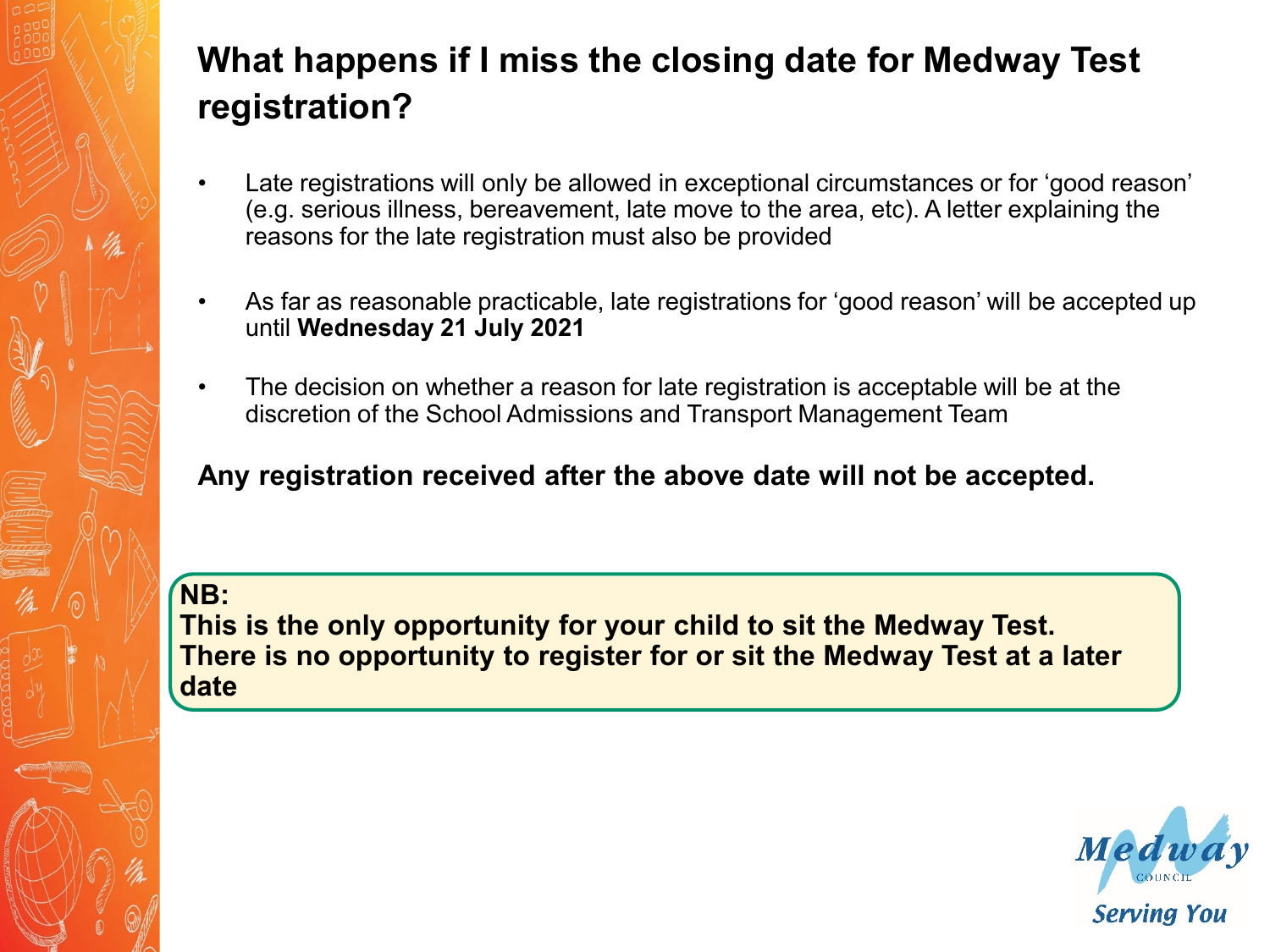#### **Are there any other testing arrangements for Medway secondary schools?**

The following schools require all applicants to sit a 'Fair Banding Test':

- **Brompton Academy**
- **Strood Academy**
- **The Victory Academy**

#### **What is a 'Fair Banding Test'?**

- This test is to assess a child's level of ability. It is not a 'pass' or 'fail' test or a selection test, it is used to ensure that students from across the ability range are admitted
- If you are thinking of applying for any of these schools as one of your preferences, you need to ensure you have registered your child to sit that school's Fair Banding test
- More details can be found on the individual school/academy's information page in the secondary admissions information on our website or direct from the school/academy
- If you do not register you child for the relevant Fair Banding Test, they may be at a disadvantage when being considered for a place, as they will be prioritised after all other children who have sat the test (even if there are siblings in the school, etc).

**PLEASE NOTE:** each school operates their own Fair Banding Test and, therefore, if you are considering more than one of these you will have to register you child with each one to sit their test.

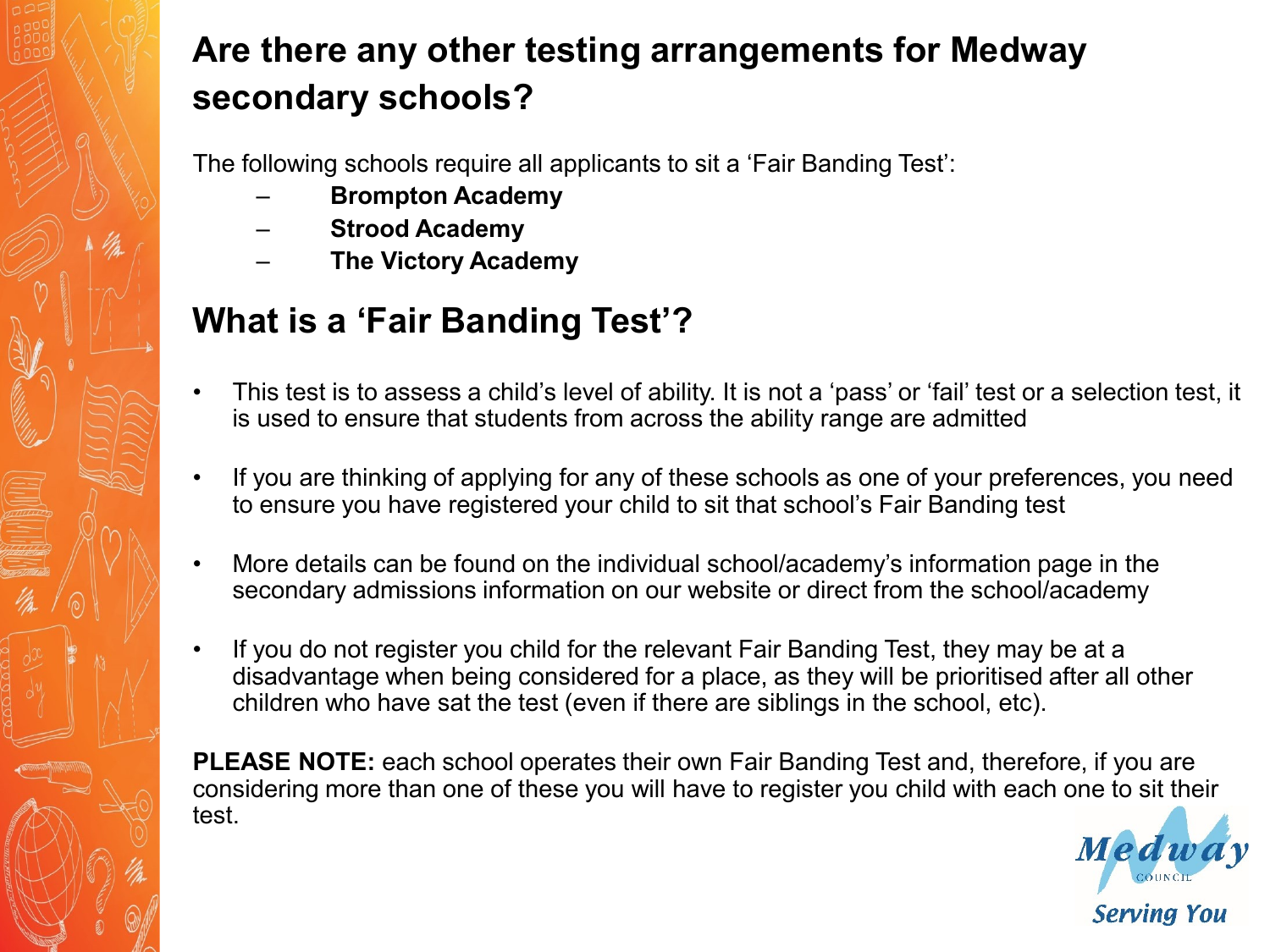

**Serving You** 

# **The secondary school application and offer process**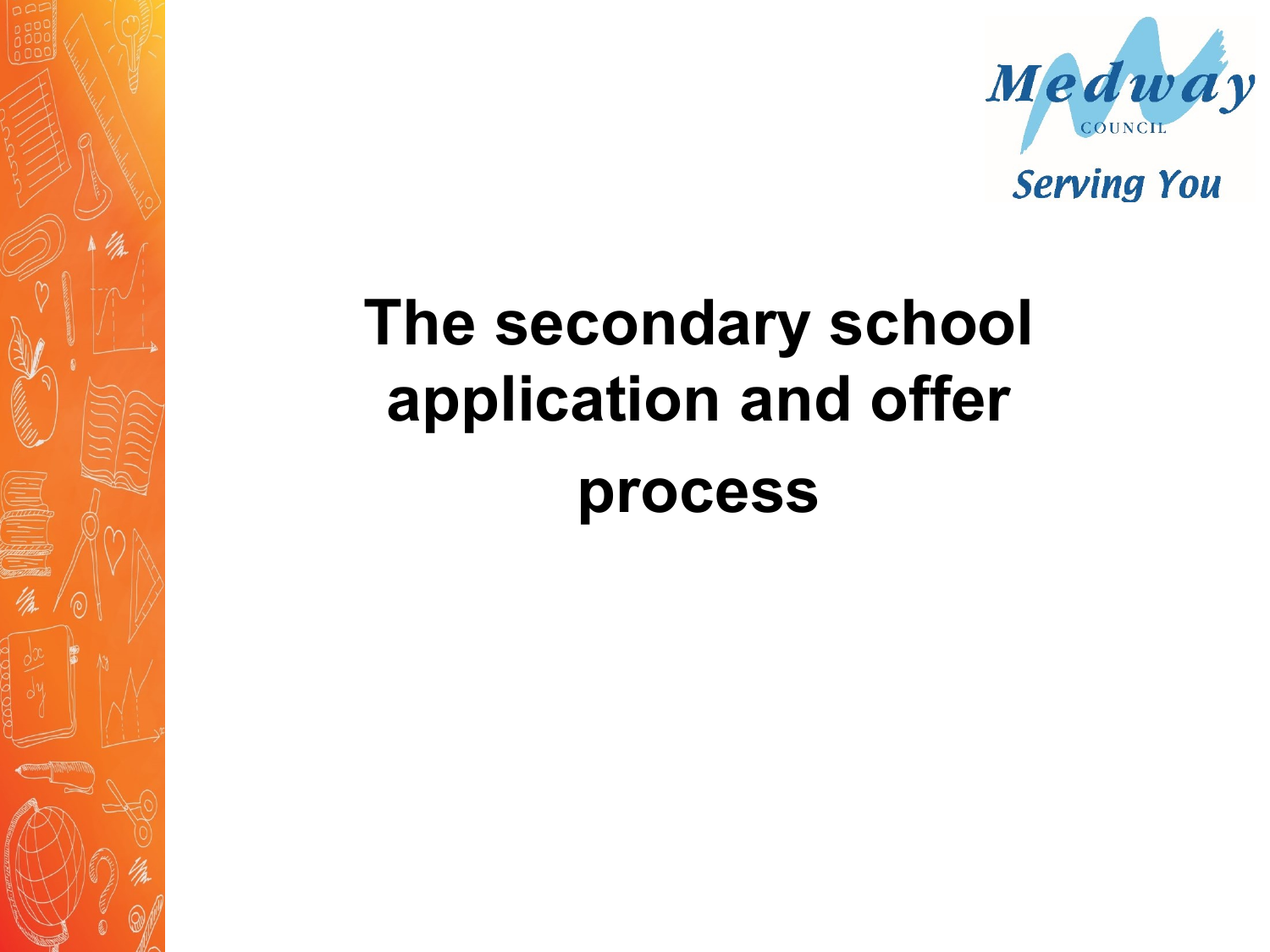#### **When can I apply?**

- Medway residents can apply from 9am, Monday 6 September 2021
- Applications close at 5pm, Sunday 31 October 2021

#### **Who do I apply to?**

- If you live in Medway, you apply to Medway Council
- If do not live in Medway, you must apply to your home local authority (e.g. if you live in Kent, you apply to Kent County Council).

#### **What Schools can I apply for?**

• You can apply for any secondary schools you wish (apart from special schools) irrespective of where they are. The important thing is that you must apply to your home local authority.

### **How do I apply?**

**Medway residents** can apply online at **[www.medway.gov.uk/onlineadmissions](http://www.medway.gov.uk/onlineadmissions)**

Online admissions is the quickest, easiest and safest way to apply for your secondary school place. If you provide your email address when applying online you will:

- Receive confirmation your application has been received
- Receive details of the school offered on the offer day.
- or

Please contact us at [admissions@medway.gov.uk](mailto:admissions@medway.gov.uk) if you require a paper application form

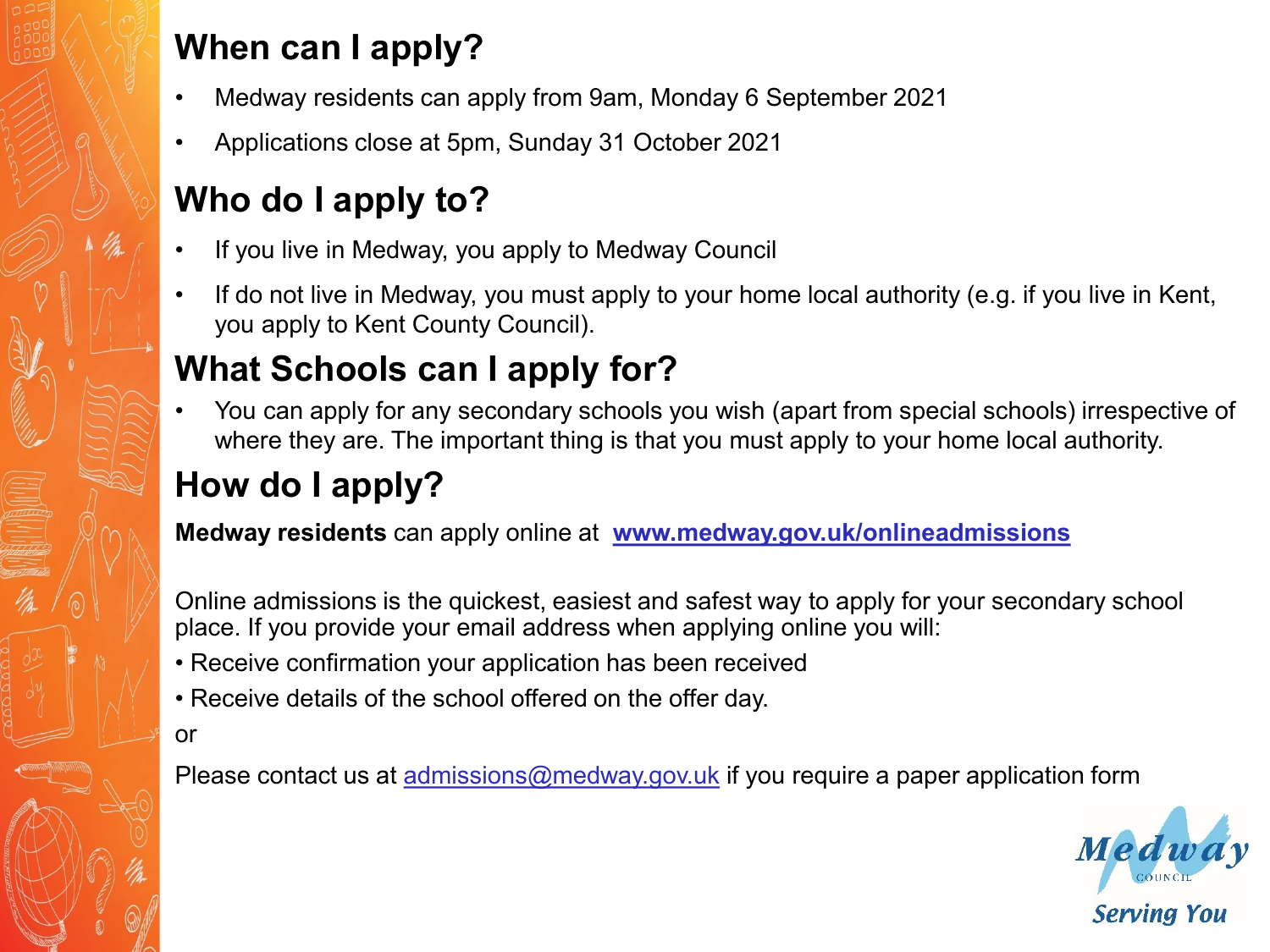#### **How many schools can I apply for?**

- **Medway residents** can name up to 6 preferences
- You do not have to name 6, but it is important to understand that the more schools you name the more chance you've got of receiving the offer of a school place for one of your preferences
- Naming only one school does not give you a greater chance of gaining a place

#### **Is my preference order important?**

- Medway operates an equal preference scheme
- The order of your preferences is between the council and you
- Schools will not be told which preference you name them at the time of application or offer. They may need a copy of the application for any subsequent appeal
- Medway will look to offer your child a place at the highest named school that can offer a place and for which you child is eligible
- No school places are offered because the school is named as first preference
- All places are offered based on the oversubscription criteria for the school.

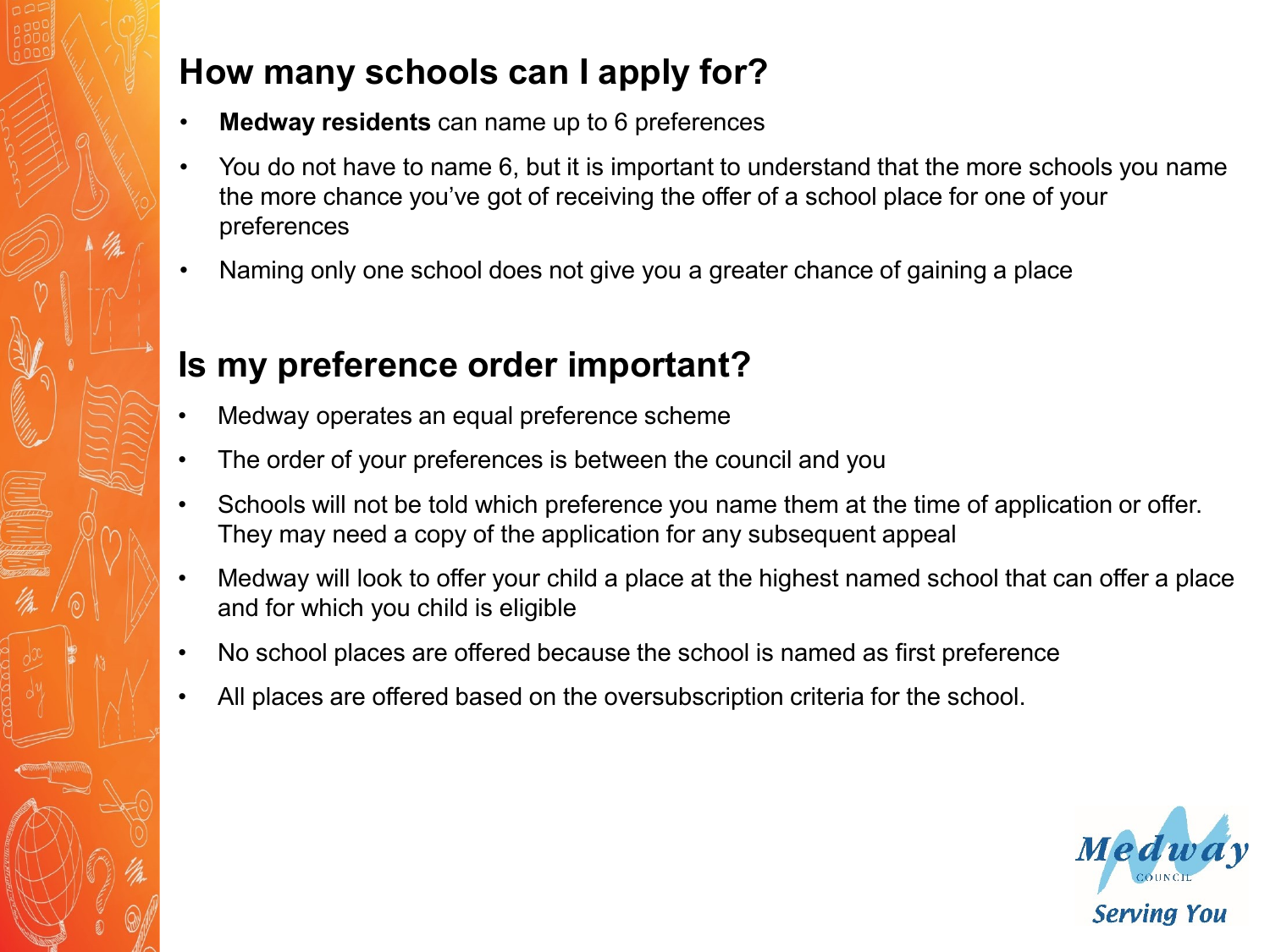

#### **What happens if I miss the closing date?**

- Late applications will only be allowed in exceptional circumstances or for 'good reason' (e.g. serious illness, bereavement, late move to the area, etc.)
- A letter explaining the reasons for the late application must also be provided
- As far as reasonable practicable, late applications for 'good reason' will be accepted up until **no later than 5pm** on **Monday 15 November 2021**
- The decision on whether a reason for late application is acceptable will be at the discretion of the School Admissions and Transport Management Team.

**Any late application received after the above date or not accepted by the School Admissions and Transport Management Team will be held pending until after 1 March 2022 and will be processed at re-allocation.**

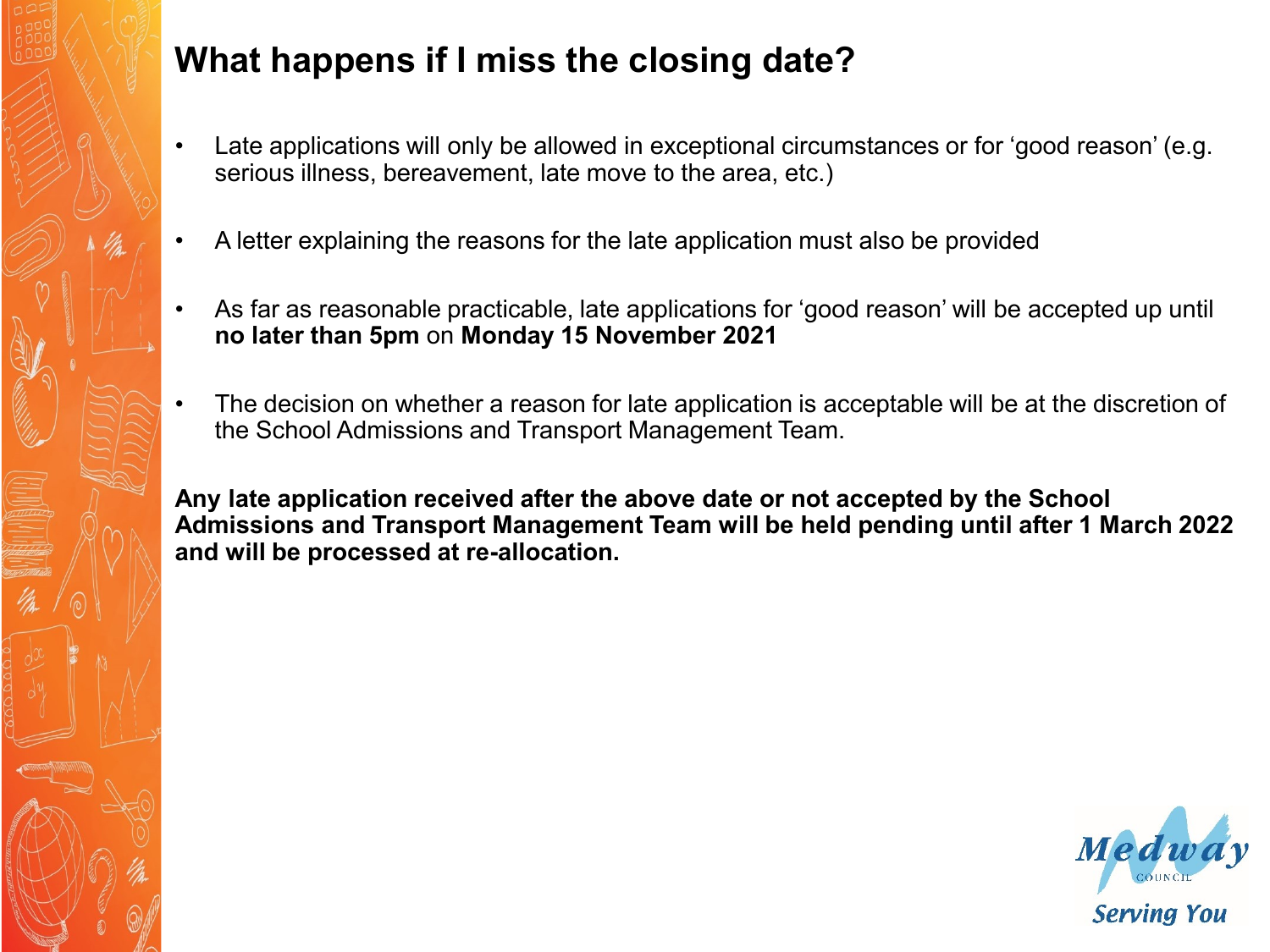#### **When will I find out my child's school offer?**

#### **Medway residents:**

- Secondary school places are offered on **Tuesday 1 March 2022**
- Medway residents who have applied on time will be advised of their offer by Medway Council at this time
- Medway residents who apply online, and provide an e-mail address will be sent an e-mail **after 4pm on the offer day**
- Those that apply on paper will be sent a letter on this date
- The correspondence you receive will include details of what to do next.

#### **Non-Medway residents:**

- If you live outside of Medway, and apply for a Medway schools, you will receive your offer from your home local authority
- After the offer date, you will be able to obtain information on what you can do next regarding Medway schools from the Medway Council website.

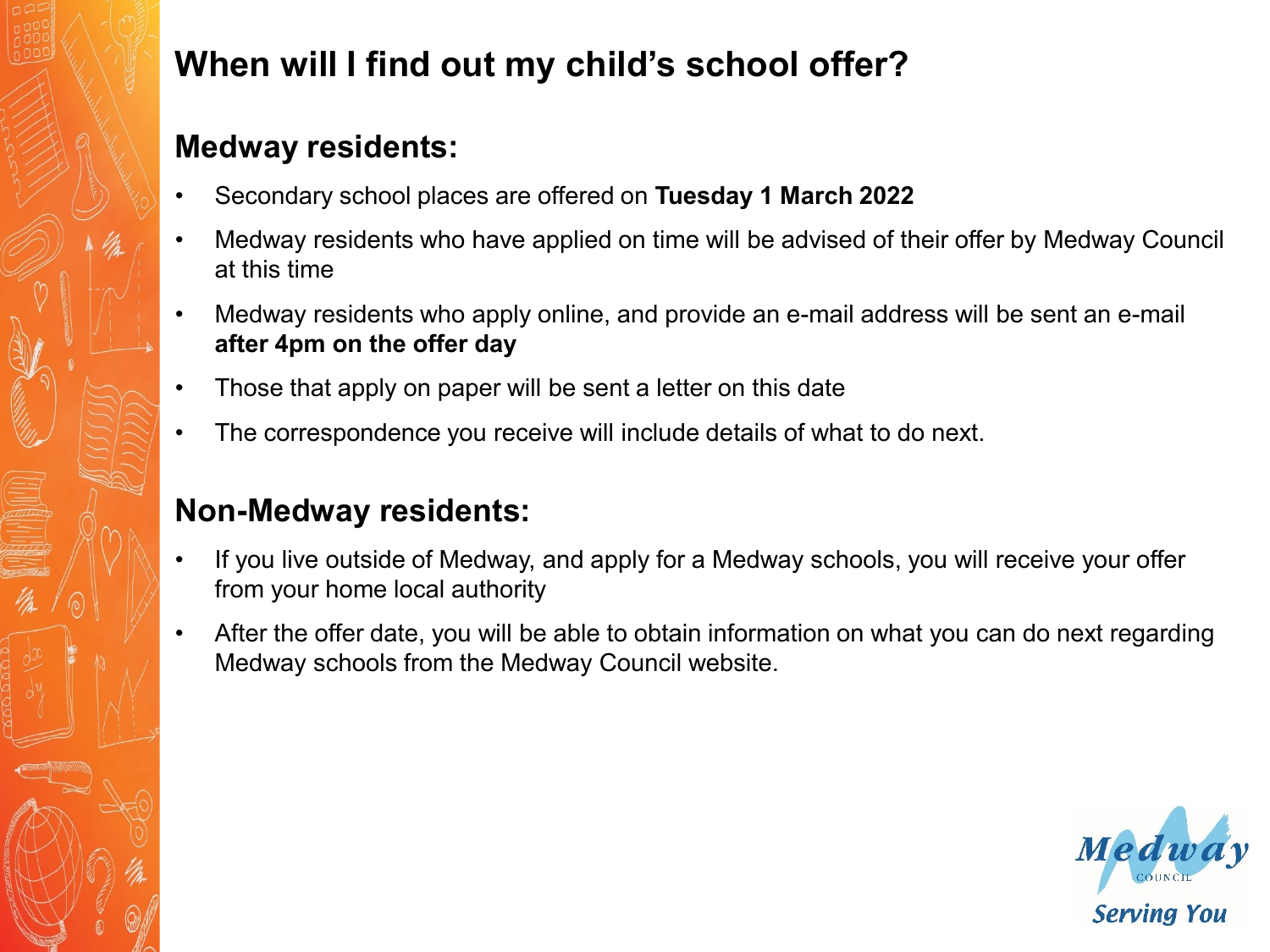#### **How do Medway work out what priority my child has for a place at the schools I have named?**

- All school places are offered in accordance with the individual school's published oversubscription criteria
- School Admissions and Transport work in partnership with each school to ensure that all applicants are prioritised (ranked) correctly against the published oversubscription criteria
- No school places are offered based on which preference the school is named.

#### **How do Medway work out which school is to be offered to my child?**

- Medway operates an equal preference scheme, which means that school places are not offered based on which preference you name the school
- Your application will be considered and prioritised against the named school's oversubscription criteria
- When school places are being offered, Medway Council will look to offer your child a place at the highest named school where a place can be offered and for which they are eligible
- You will only receive the offer of one school on 1 March 2022.

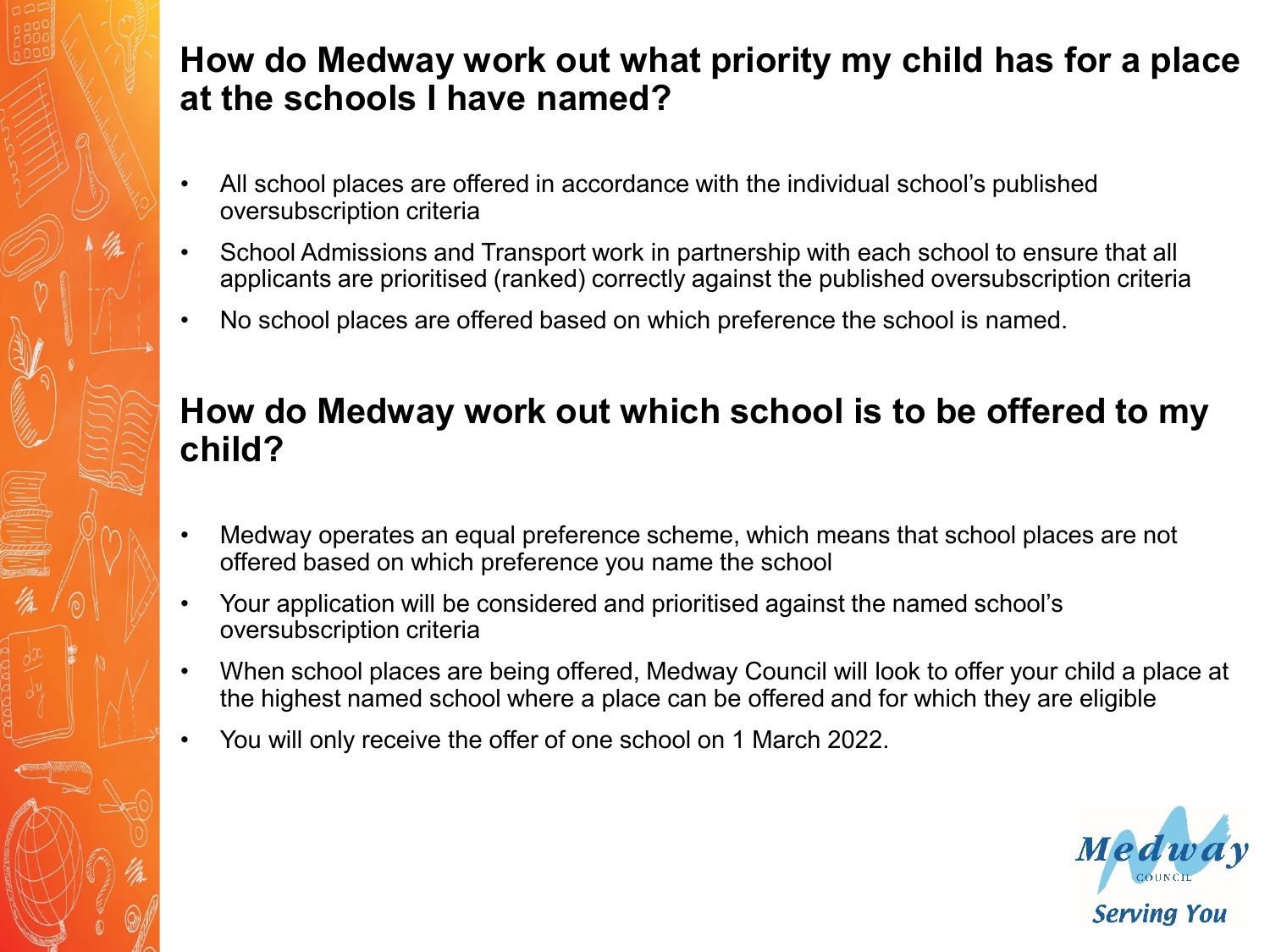#### **Will I definitely be offered a named preference?**

- We cannot guarantee that we can offer a place at one of your named schools
- It will depend on how oversubscribed the schools named are and where your child is prioritised against the schools over-subscription criteria
- For 2021 admissions on 1 March 2021:
	- $\sim$  96.18% of Medway children received the offer at a school named on their application
	- ~ 78.78% received the offer of a place at their first preference school.

#### **If my child is grammar, will I definitely be offered a grammar school?**

Every effort is made to ensure that a grammar assessed child is offered a grammar school. However, this is not always possible because either:

• A non-grammar school is offered because it is a higher named preference

Or

There are no vacant grammar places available to be offered

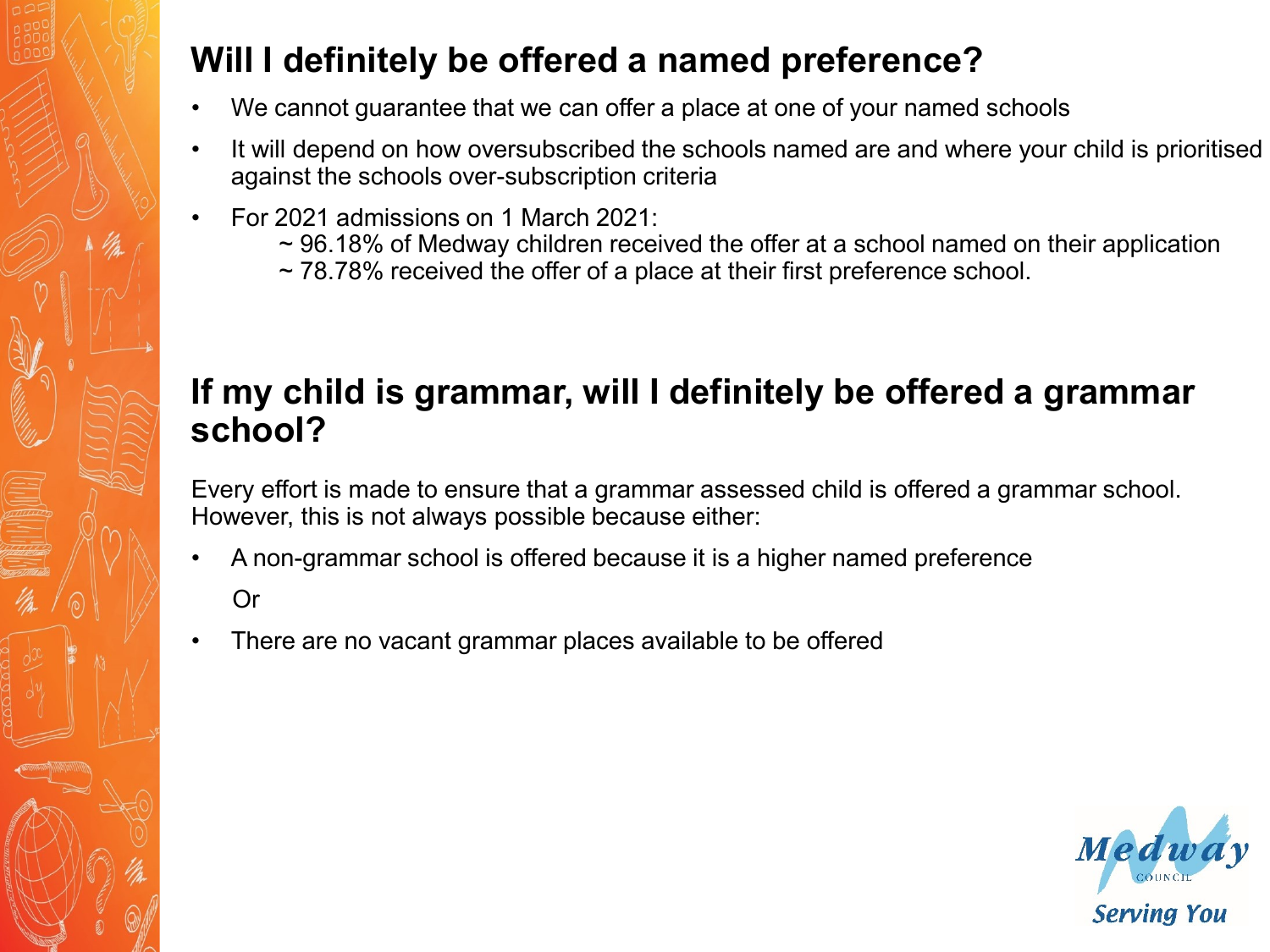#### **What happens if you can't offer my child at a school named on my application?**

The council has a duty to ensure that a school place is offered on 1 March 2022 to every Medway child who has applied on time for a school place.

If we are not able to offer a place at one of your preferences, we will allocate place at the nearest 'appropriate' school to your home address that has vacancies.

*'Appropriate' in this process means a Medway grammar school for children assessed as grammar (under the Medway Test processes) and a Medway non-grammar school for children assessed as non-grammar.*

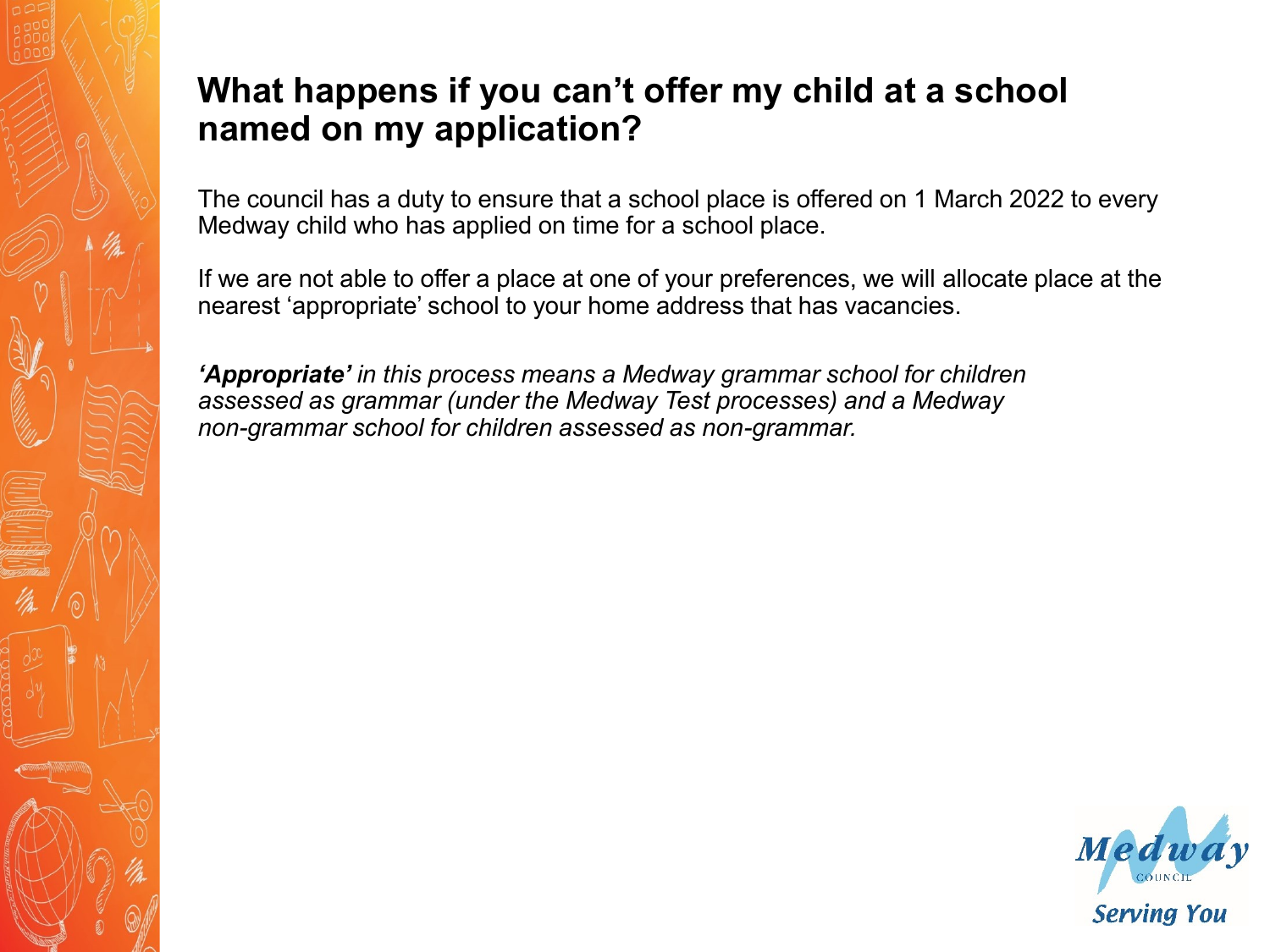#### **Do I need to accept or refuse the school place offered?**

You must accept or refuse the place offered on 1 March 2022 by **Weds 30 March 2022.** Details of how to do this will be advised at the time of offer.

#### **If I am not happy with the school place offered, what can I do?**

Full details of the next steps you can take following the school offer made on 1 March 2022 will be available at that time.

There are various options available. These are:

- To go on the waiting list for any of the schools named on your original application\*
- To request to be considered for a Medway school for the first time (via the waiting list process)
- To lodge an appeal for any of the schools named on your application but not offered. This includes Medway grammar schools, even if your child has not been assessed as grammar. Appeals are considered by an Independent Appeal Panel (not the school itself).

*\*Please note that you can only request to go on the waiting list for a Medway grammar school if your child has been assessed as grammar under the Medway Test procedures.*